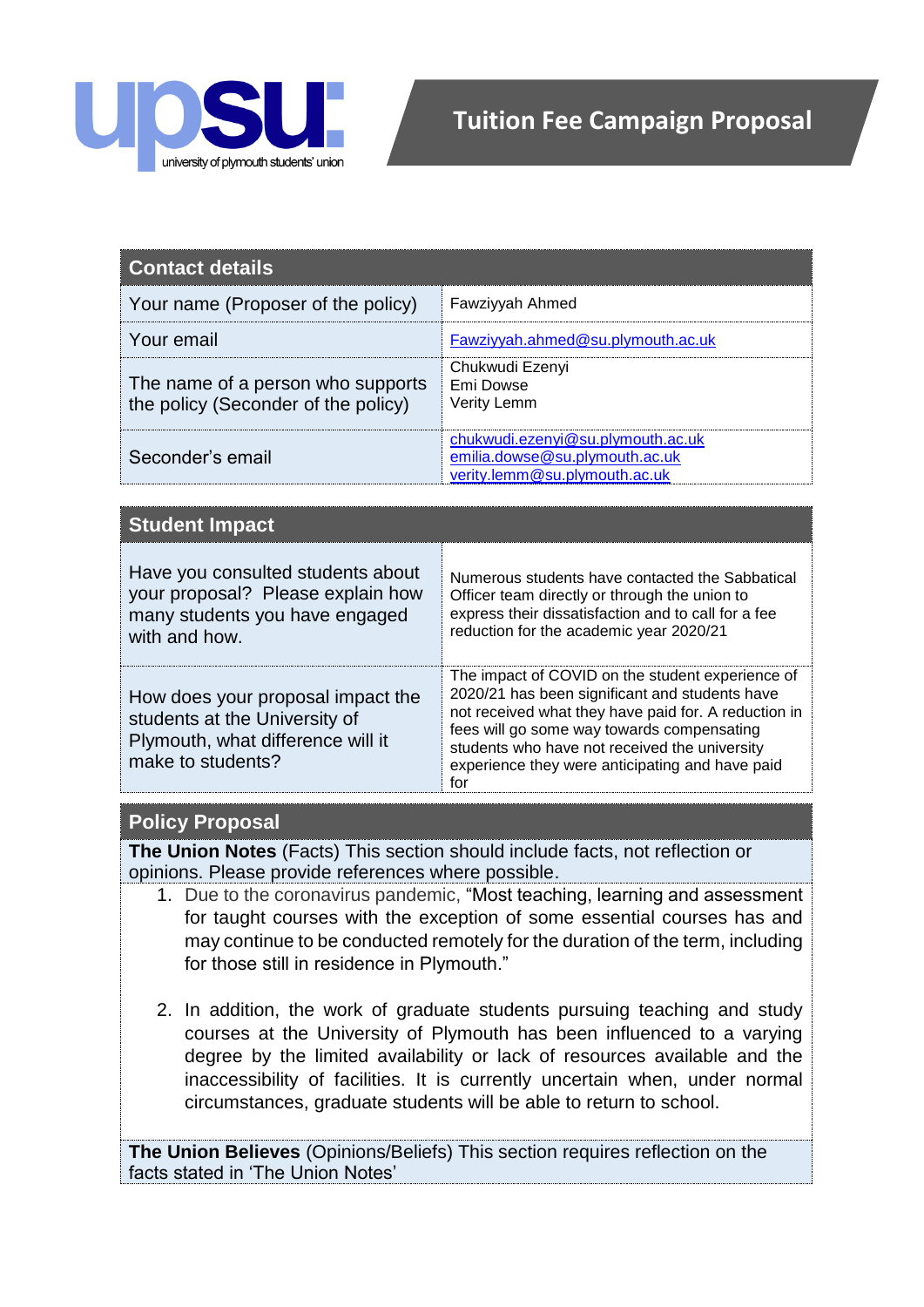- 1. Although the University of Plymouth has taken measures to alleviate these conditions, the continued challenge faced by many students to their education and experience is significant. For many students, this is reflected in a decrease in the number of contact hours and severe decline in mental health.
- 2. Some aspects of studying at universities in general and, in particular, at the University of Plymouth, including a wealth of cultural, literary, social and sporting activities, cannot be adequately replaced by alternatives that are socially distant.
- 3. As a consequence, charging full university fees to students for the 2020/2021 academic year is unfair and does not sufficiently account for the altered experience of many students.

**The Union Resolves** (Actions) Here you will describe the action you want to be taken, be specific.

- 1. Clearly express their view that university fees for all students impacted by the above circumstances should be reduced for the academic year 2020/2021.
- 2. Endorse the Sabbatical team to express this belief to the University of Plymouth in writing.
- 3. Endorse the Sabbatical team and the representatives of the University of Plymouth Students' Union to vote for any university policy aimed at lowering university fees for the 2020/2021 academic year.

**Appendices/supporting information** Please include any supporting information relevant to your motion, this could include; consideration of how you would achieve any points in 'The Union Resolves', links to news articles or online publications

## **Excerpt of minutes from meeting of 9th February 2021**

## Tuition Fee Policy Proposal

Fawziyyah Ahmed , VP Wellbeing and Diversity gave an overview of the policy proposal and explained that as result of student feedback the Sabbatical Officer team are asking for Union Council's agreement to join the national [Students United Against Fees campaign launched by](https://www.lsesu.com/suaf/about/)  [LSE.](https://www.lsesu.com/suaf/about/)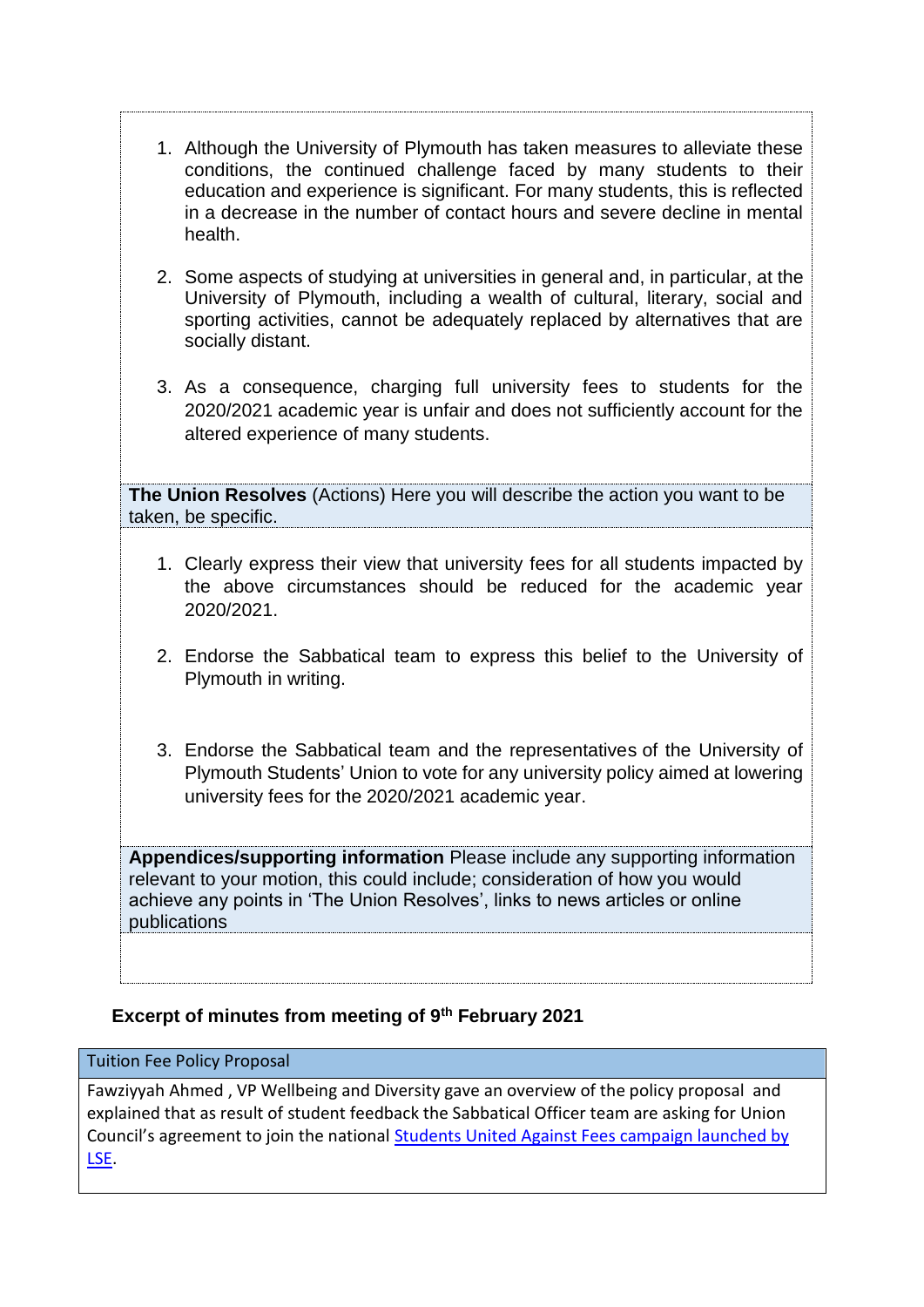The policy will also give UPSU a formal stance on the matter which will be binding of the next two years.

The campaign recognises that it is not possible for universities to give fee refunds or reductions without creating financial instability so is seeking to build a coalition between students, universities and unions to make sure that the Government takes responsibility for compensating students and supporting the sector.

Emi Dowse, VP Education added that she attended a meeting with the group and they are putting international students and both postgrad taught and research at the centre of the campaign. They want for everyone to get equitable refunds if they can so no students would be left out.

Viv Hocking, School of Engineering, Computing and Mathematics commented that tuition fees don't just pay for course materials and contact time, they also pay for the block grant that funds the SU and student services such as mental health and disability support services. The university has already reduced funding to the SU. Viv queried if the student body then asks for lower fees what is to say the university would not respond by cutting support to student services and the block grant.

Emi Dowse responded that the campaign acknowledges that and seeks to lobby the Government to get universities to lobby Government also. It is also aimed at educating students in the arguments they can use for lobbying, that's it not just the same old argument of paying more for what is seen to be an Open University (OU) course.

Takudzwa Mawera Part-time BAME Officer liked the idea but was concerned that Sussex University are in the middle of a vote of no confidence because of an indiscriminate immigration policy. This campaign supposedly recognises and helps international students but there is a concern that any shortfall to university finances may end up being detrimental to international students whose fees may increase.

Emi Dowse explained that the campaign would not put anyone in a position where that would happen. It would be hoped that if UPSU join the campaign it would be with the university on side. The university have said the Government have told them that they will not be giving out refunds and the campaign seeks to join universities and unions to collectively influence Government.

Alex Jobling, Accountability Board Chair agreed with Viv Hocking that the amount paid in fees is not just for academic teaching and that costs are still subsidised on top of that amount. Alex noted that there has been a sizable reduction in staff over recent years and he would also be concerned about cutbacks as a consequence of refunds. The money does not exist, it is the promise of debt to be repaid in the future.

Emi Dowse noted it is a new campaign and not all details have been finalised yet but if the campaign can't secure refunds, they would be asking for free repeats of courses if students fail or a percentage of next year's fees if that applies.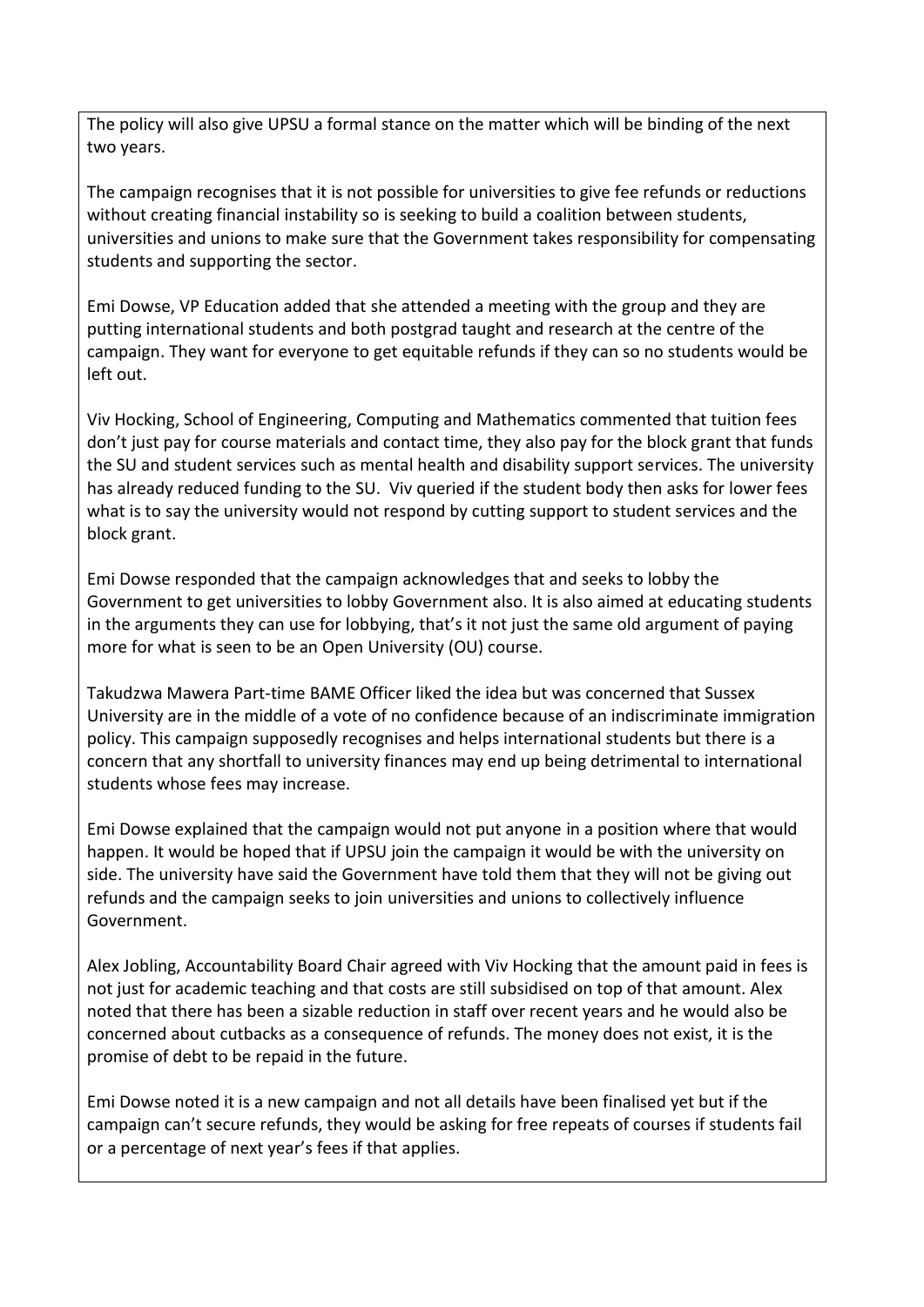Will Styles, Part-time Postgrad Officer suggested that it sounded like it is not really expected at a refund would happen but that agreeing the policy would make a point and support broader action.

Emi Dowse noted that the Officer team do want a refund to happen but it is unclear if it would at this time. The university do not expect the Government to help so that is why a national campaign is needed to bring everyone together, universities and unions.

Viv Hocking pointed out that UPSU has disaffiliated from the NUS which exists to lobby at a high level of behalf of individual and collective affiliated unions, this then goes against to grain of that decision making and is a point of opposition.

Viv Hocking added that regarding the Open University (OU) as point of comparison is not realistic as the OU is not a traditional university with all the support mechanisms that a physical university has, for example, contact time is limited and extenuating circumstances etc are not the same, they are not comparable and not like for like services.

Emi Dowse clarified that it is not an NUS campaign.

Libby M School of Biomedical Sciences Rep noted that students studying practical courses need physical access to labs etc. because of COVID they have not have access so it is comparable. Viv Hocking responded that the OU does not pay significant block grant to an SU, it does not have the same level of support services, onsite library etc. Just because they are online it does not make them the same.

Gem Evelyn, Part-time International Students Officer noted that he would love a refund and supports the call for one but did not see how it was really viable. British students have loans that could be reduced but that would reduce the money invested in grants. Fees are subsidised by international students and he could not see how that would be viable without an either impact on international fees or on the grants they fund.

Owain Gullum, Part-time Welfare Officer noted that he does not want to see money back but he would like to have his debt reduced to compensate for the experience that he has not received but has been promised. Owain explained that he had been working for the university marketing department and the script for applicants is still the same, it has not been amended due to COVID and it was not changed last year for clearing.

Owain thought it was unfair to pay for the next 30 years for something that is out of student's control.

India Ellis, School of Law, Criminology and Government Rep supported the motion and agreed that debt should be reduced. India noted she understood the comparison with the OU and agreed that practical elements of courses should be refunded as students have not received the practical element they have paid for. India noted she would support refunds on a course by course basis. Many students would benefit from the reduction but India believed that the bigger issue was rents for accommodation that people cannot access.